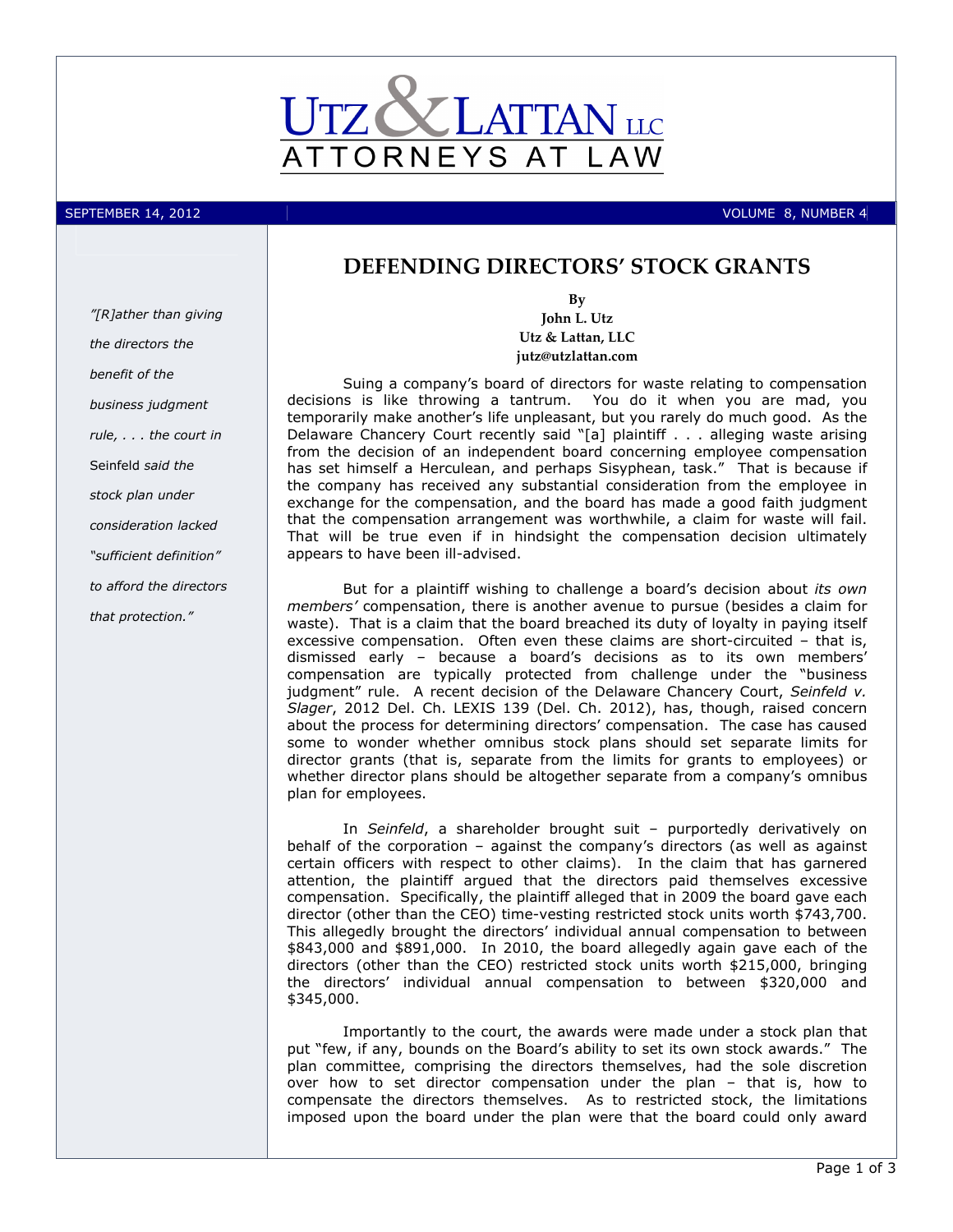10.5 million shares total, and award an eligible individual 1.25 million shares a year. The court seemed to treat these restricted stock limits as applicable to the RSUs under consideration (perhaps conflating restricted stock and RSUs). The court noted that assuming there were 12 directors, this meant the board could theoretically have awarded each director 875,000 restricted stock units. Using the share value listed in the company's proxy statement filed on April 1, 2009, the maximum annual award to each director would then be worth almost \$21.7 million, and the maximum total value for the board per year would be roughly \$260 million. These numbers were, of course, not realistic because the plan (and its limits) covered employees as well as directors, and the directors in fact did not make awards to themselves at a level anywhere approaching these limits.

In determining whether to let the plaintiff proceed with his lawsuit, a big question for the court was whether the directors' RSU award decisions were entitled to the protection of the business judgment rule. If so, in the absence of waste (that is, a total failure of consideration), the directors would not have breached their duty of loyalty. If, though, the Board was not entitled to the protection of the business judgment rule, the directors would need to be able to show that the amounts they awarded themselves were "entirely fair." In that event, the directors' motion to dismiss the plaintiff's claim at an early stage would be denied.

Now we come to the bit of a surprise that has some talking. The court, in a favorable decision more than a dozen years ago, In re 3COM Corp. Shareholders Litigation, 1999 Del. Ch. LEXIS 215 (Del. Ch. 1999), concluded that "decisions of directors who administer a stockholder approved director stock option plan are entitled to the protection of the business judgment rule, and, in the absence of waste, a total failure of consideration, they do not breach their duty of loyalty by acting consistently with the terms of the stockholder approved plan." Well, that is just what happened in Seinfeld. That is, the directors followed a shareholder approved stock plan in making awards to themselves. The surprise was that rather than giving the directors the benefit of the business judgment rule, as one might have expected given the teaching of the 3COM decision, the court in Seinfeld said the stock plan under consideration lacked "sufficient definition" to afford the directors that protection. The court distinguished the 3COM decision, saying that the plan there included meaningful limits on the board imposed by the stockholders. In contrast, the court said there were no effective limits on the total amount of pay that could be awarded through time-vesting restricted stock units under the plan under consideration in Seinfeld since the directors could theoretically have awarded themselves RSUs worth as much as tens of millions of dollars per year, with few limitations. As a result, the court permitted the plaintiff to continue with his lawsuit challenging the directors' compensation decisions, and said the directors would need to show that the amounts they awarded themselves were "entirely fair."

Interestingly, the decision in 3COM – which would have seemed to provide support for the directors, and which the court in Seinfeld distinguished  $-$  did not seem to place great weight on the parameters of the stock option plan at issue there. The plan in 3COM was a directors' stock option plan (not an omnibus plan that contemplated employee awards). The court said the strictures of that plan included specific ceilings on the awarding of options each year, with those ceilings differing based on specific categories of director service, such as service on a committee, position as a lead director, or chairing the board. But the 3COM court said little more about the particulars of the plan's limits, making one wonder how important they were to the court.

The Seinfeld court did not indicate how constrained a board must be under a stockholder approved stock plan to enjoy the protection of the business

### Utz & Lattan, LLC

Overland Park Office: 7285 West 132nd St. Suite 320 Overland Park, KS 66213

Phone: 913.685.0970 Fax: 913.685.1281

### Skokie Office:

10024 Skokie Blvd. Suite 213 Skokie, IL 60077-9944

Phone: 224.233.1342 Fax: 913-685-1281

Huntsville Office: P.O. Box 1547 Huntsville, AR 72740

Phone: 479-738-1083 Fax: 913-685-1281

Katherine Utz Hunter kutz@utzlattan.com Phone: 224.233.1342

Lisa H. Lattan lisalattan@utzlattan.com Phone: 913.685.8150

Dale K Ramsey dramsey@utzlattan.com Phone: 479-738-1083

John L. Utz jutz@utzlattan.com Phone: 913.685.7978

## www.utzlattan.com

The information in this newsletter is of a general nature only and does not constitute legal advice.

Consult your attorney for advice appropriate to your circumstances.